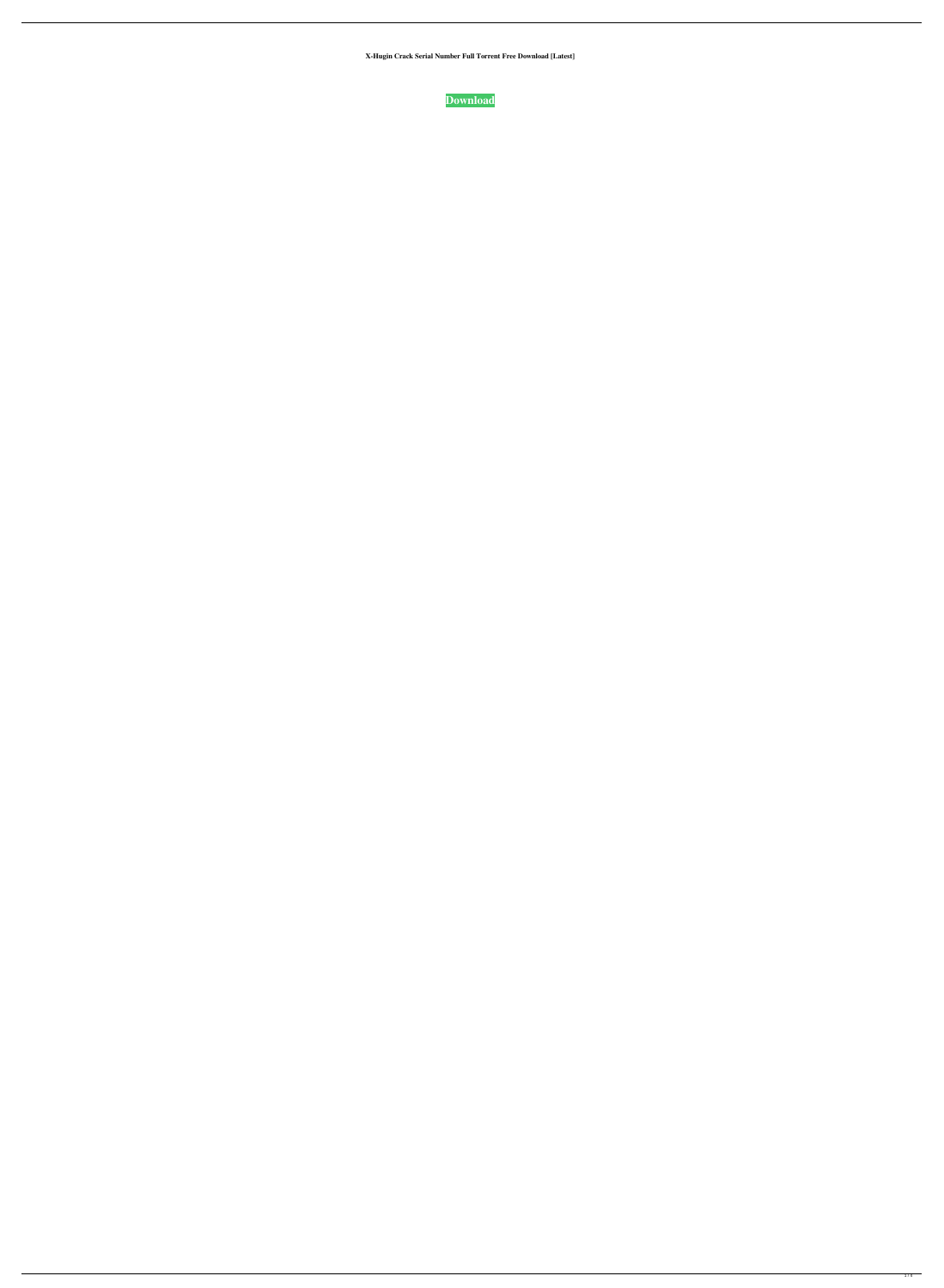### **X-Hugin Keygen For (LifeTime) For Windows [March-2022]**

X-Hugin is designed as a portable version of Hugin, a panorama photo stitching application. X-Hugin can be used to assemble a mosaic of photographs into a complete immersive panorama, stitch any series of overlapping pictu images. X-Point Description: The original X-Point was designed as a panorama stitching tool. X-Point supports also a hybrid option. With X-Point it is possible to create complex stitched images. Tiltbrush 3D Illustrator is and can also paint a virtual surface in 3D space. Morten Sønderby is a Danish programmer, educator and designer, based in Denmark. He is the main developer of StuntStudio, a "fast and fun" 3D graphic software application. enhance their web pages with interactive 3D elements such as animated text and drop-down menus. Through the new Shape Studio, users can quickly build and use interactive 3D objects such as interactive 3D boxes, animated 2D elements such as animated text and drop-down menus. With the new Shape Studio, users can quickly build and use interactive 3D objects such as interactive 3D boxes, animated 3D logos and more. The Shape Studio interface als it? Share with your friends! Other Android Freeware of Developer «Thetishard

[F1]: Toggle fullscreen [Esc]: Exit [1]: Start X-Hugin 2022 Crack [2]: Open Hugin application [3]: Open other instance of X-Hugin Crack Free Download [4]: Open one more instance of Hugin application [6]: Open other instanc control points coordinates [O]: Set focus to coordinates and output the corresponding control points coordinates and output the corresponding control points coordinates [Q]: Quit the application [X]: Close the application clipped in favor of the pano preview. You can solve this by pressing [F] when in fullscreen and [Q] when in windowed mode. Copyright: X-Hugin is released under the GNU GPL3 license. X-Hugin is distributed in the hope that nore details. Permission is granted to copy, distribute and/or modify this document under the terms of the GNU General Public License, Version 2 or any later version published by the Free Software Foundation. Website: Auth CONTRIBUTING: Todo: Help: PRO 77a5ca646e

## **X-Hugin Product Key Full**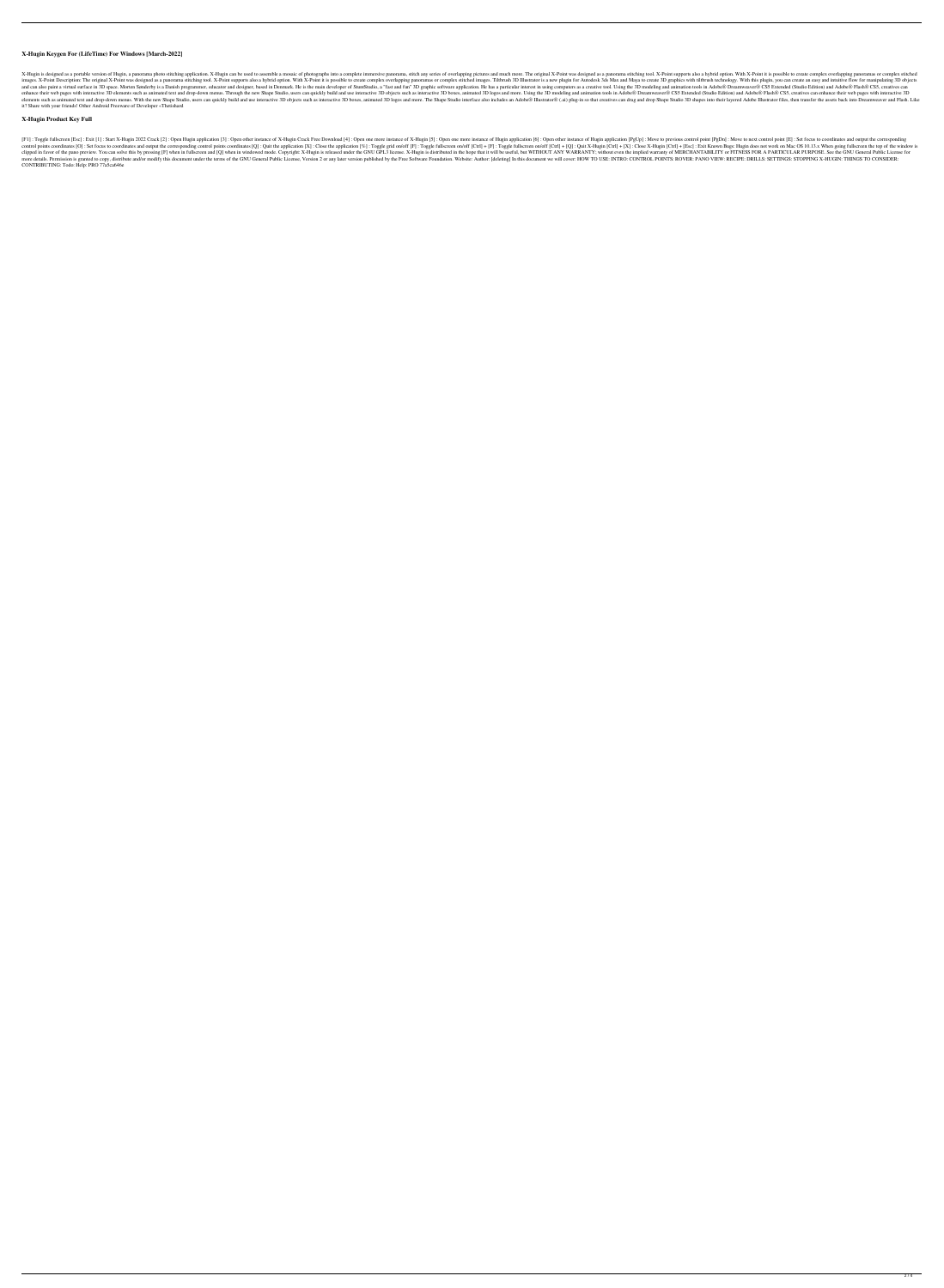## **X-Hugin (LifeTime) Activation Code**

The Point Picker (X-PCL) is a free software package for creating, modifying and editing control points to control the position of an object (model) in 3D space. It provides an object centroid selection as well as an edge s PCL Description: Dead Menu is a free and open source software for creating and manipulating Menu-Bar-like applications. The main advantage is that Dead Menu can create an application where the menu list is hidden and only the following templates: Dead Menu Description: EasyHTML is a simple to use program for creating and maintaining HTML-based websites. It makes it easy to write and maintain HTML documents. No programming skills are require etc. You can use the EasyHTML button "Create menu" to start a new project. EasyHTML Description: PySceneBuilder is a graphical user interface for Python scripting. With PySceneBuilder you can create a range of 2D/3D graphi PySceneBuilder Description: The purpose of Paz is to display the "point-line-surface" segments (so called "globals") and the "convex-complex" segments (so called "combined") in the given image. "Globals" are the set of poi provided free of charge. Paz Description: The PNG file

### **What's New In X-Hugin?**

X-Hugin includes a Graphical User Interface (GUI) and an AutoPanoMaker (APM) as a bundle. The GUI is specially designed for the touchpad, gestures and multi-touch features of a tablet or smartphone. The GUI features and a ruler. Assembling images in an immersive panorama: -- Select the images you want to assemble and drag them to the Hugin window. -- The images will be aligned automatically using control points. -- You can zoom in and out t You can see the origin of your panorama. Slicing images: -- To slice a series of overlapping images, select the Hugin window. -- Choose the slice size and the split ratio. -- A new image will be created at each intersectio The a blurred panorama, add a large background to your panorama. -- You can see all the tools in the Help window. The GUI: -- Can be displayed on a 4:3, 16:9, 1.77:1, 16:9 (HDTV format) or 4:3 (16:9) ratio monitor -- Can b buttons, so you can step through panorama creation. -- Includes 'plus' and'minus' buttons, so you can add more photos or remove them. -- Includes a 'Share' button to share your photo with other applications The APM: -- You -- You can crop the selected image to the maximum size. -- You can stretch